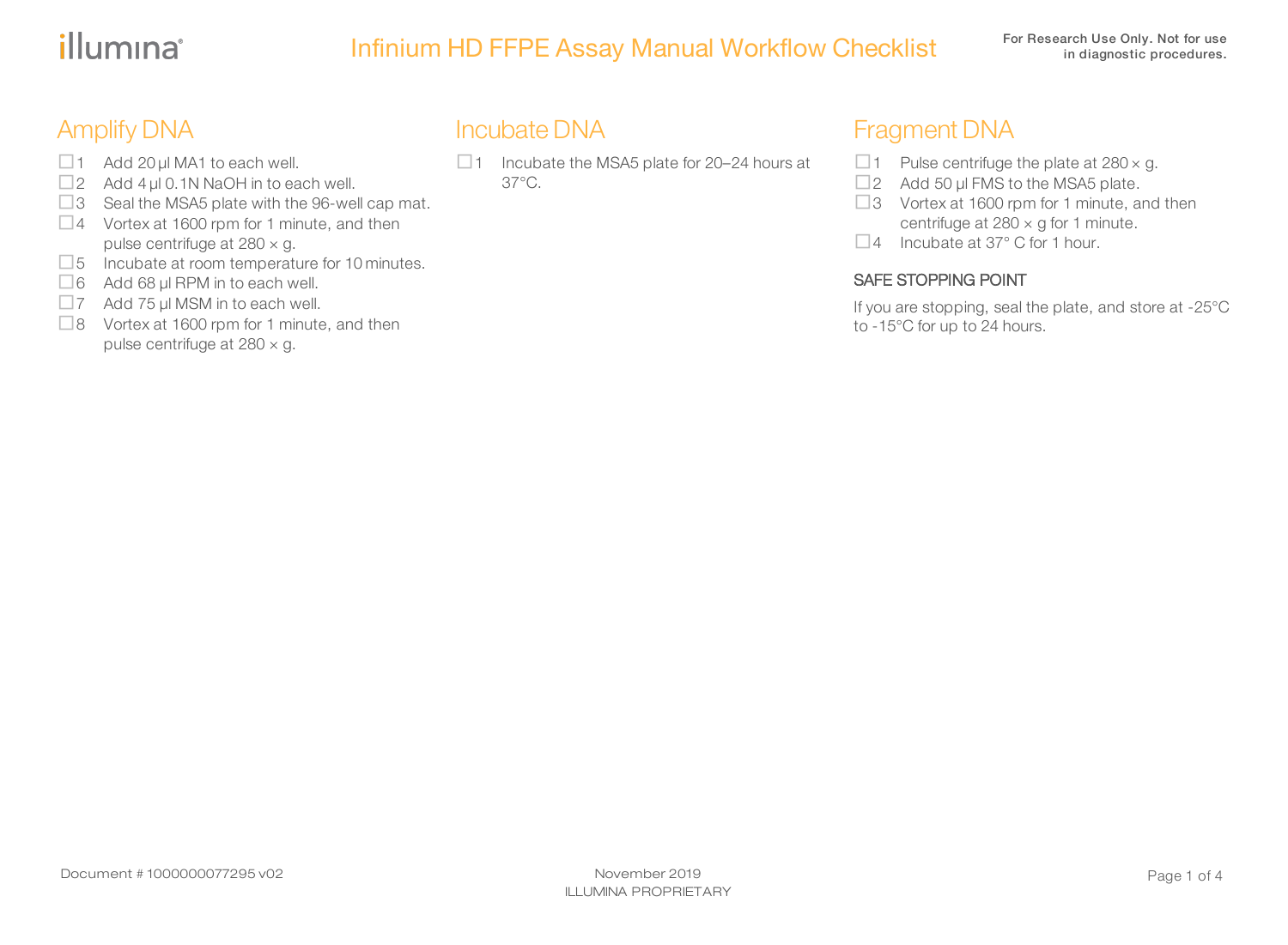# illumina®

## Precipitate DNA

- $\Box$  1 Add 100 μl PM1 to the MSA5 plate.
- $\square$ 2 Reseal with the cap mat.
- $\Box$ 3 Vortex the plate at 1600 rpm for 1 minute.
- $\Box$  4 Incubate at 37 $^{\circ}$  C for 5 minutes.
- $\Box$  5 Pulse centrifuge at 280  $\times$  g for 1 minute.
- $\Box$  6 Set the centrifuge at 4°C.
- $\square$ 7 Remove and discard the cap mat.
- $\Box$ 8 Add 300 μl 100% 2-propanol to each well.
- $\Box$ 9 Apply fresh cap mats.
- $\Box$  10 Invert the plate 10 times to mix.
- $\Box$  11 Incubate in a refrigerator set at 4°C for 30 minutes.
- □12 Centrifuge at  $3000 \times g$  at 4°C for 20 minutes.
- $\Box$ 13 Immediately remove the plate from the centrifuge.
- $\Box$  14 Make sure that a blue pellet is present.
- $\Box$ 15 Remove and discard the cap mat.
- $\Box$  16 Quickly invert the plate and drain the supernatant.
- $\Box$  17 Firmly tap until all wells are free of liquid.
- $\Box$  18 Place the plate on the tube rack for 1 hour at room temperature.
- $\Box$  19 Make sure that a blue pellet is still present.

#### SAFE STOPPING POINT

If you are stopping, seal the plate, and store at -25°C to -15°C for up to 24 hours.

# Resuspend DNA

- $\Box$ 1 Add 30 µl RA1 per well.
- $\square$ 2 Apply a foil heat seal.
- $\Box$ 3 Incubate at 48°C for 1 hour.
- $\Box$  4 Vortex at 1800 rpm for 1 minute.
- $\Box$  5 Pulse centrifuge at 280  $\times$  g.

#### SAFE STOPPING POINT

If you are stopping, seal the plate, and store at -25°C to -15°C for up to 24 hours.

# Hybridize DNA to the BeadChip

- $\Box$  1 Incubate the MSA5 plate at 95 $^{\circ}$  C on the heat block for 20 minutes.
- $\square$ 2 Cool at room temperature for 30 minutes.
- $\Box$  3 Pulse centrifuge at 280  $\times$  g.
- $\Box$  4 Place the gasket into the hybridization chamber.
- $\Box$  5 Add 400 µl PB2 to the top and bottom wells.
- $\Box$  6 Immediately cover the chamber with the lid.
- $\square$ 7 Remove the BeadChips from packaging.
- $\Box$ 8 Place each BeadChip into an insert.
- $\Box$ 9 Using a multichannel precision pipette, transfer 15 µl each sample to the BeadChip.
- $\Box$  10 Wait for the DNA to disperse.
- $\Box$  11 Inspect the loading port for excess liquid.
- $\Box$  12 If excess liquid is not present, add leftover sample.
- $\Box$  13 Store RA1 at -25°C to -15°C.
- $\Box$  14 Heat-seal any residual sample in the MSA5 plate with foil.
- $\Box$  15 Store the plate indefinitely at -80 $^{\circ}$ C.
- $\Box$  16 Load the inserts into the hybridization chamber.
- $\Box$  17 Place the lid on the chamber and secure with the metal clamps.
- $\Box$  18 Place the chamber into the preheated Illumina Hybridization Oven.
- $\Box$  19 Incubate at 48°C for 16–24 hours.
- □20 Store RA1 at -25 $\degree$ C to -15 $\degree$ C.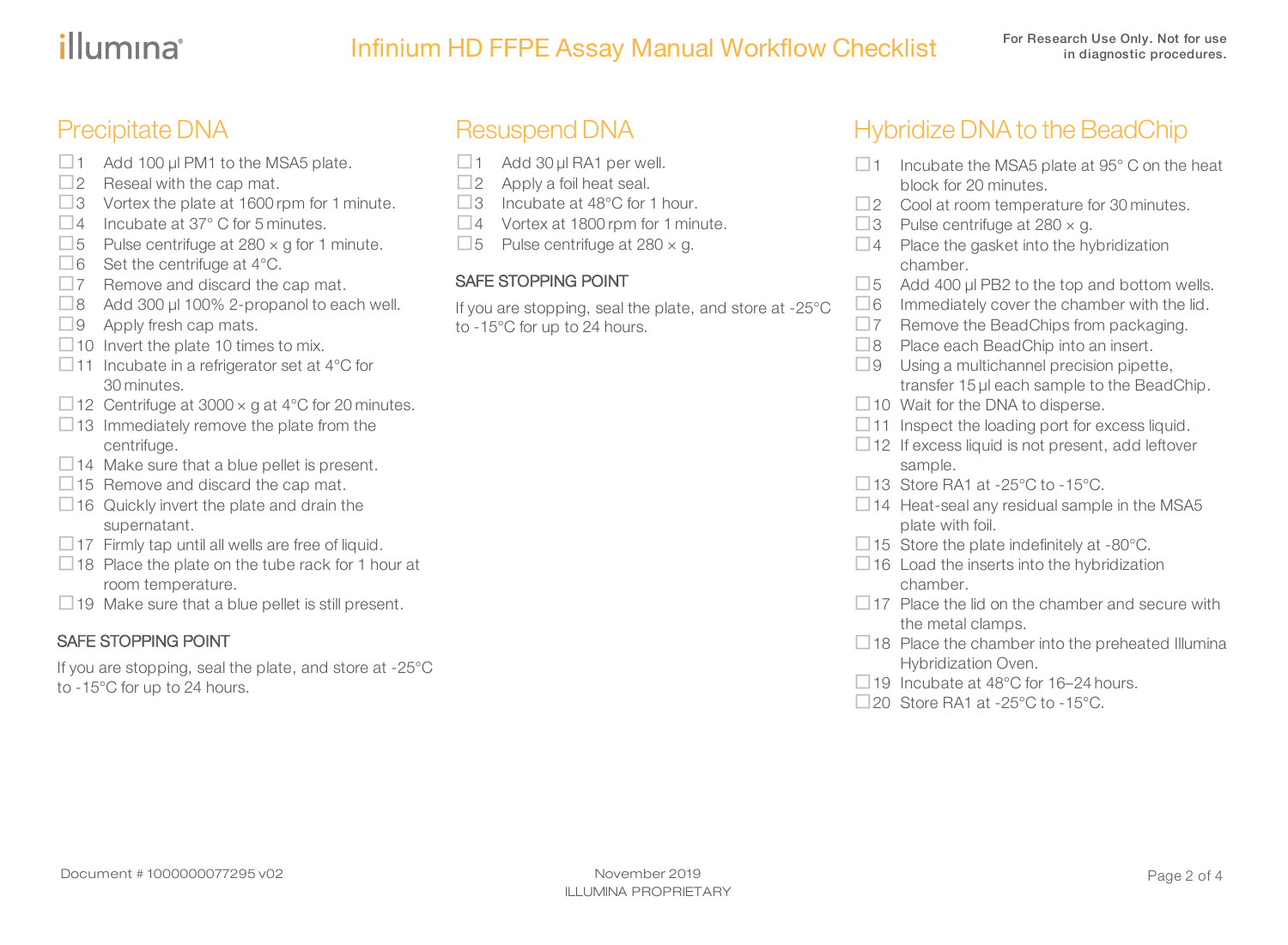### Prepare for Next Day

- $\Box$ 1 Add 330 ml fresh 100% EtOH to the XC4 bottle.
- $\square$ 2 Leave the bottle upright on the lab bench overnight.

### **Wash BeadChips**

- $\Box$  1 Submerge the wash rack in the PB1 wash.
- $\square$ 2 Remove the hybridization insert.
- $\Box$ 3 Remove the BeadChips.
- $\Box$  4 Remove the cover seals from the BeadChips.
- $\square$ 5 Place the BeadChips into the submerged wash rack.
- $\Box$ 6 Move the wash rack up and down for 1 minute.
- $\square$ 7 Move the wash rack to the next PB1 Wash.
- $\Box$ 8 Move the wash rack up and down for 1 minute.
- $\Box$ 9 Fill the BeadChip alignment fixture with 150 ml PB1.
- $\Box$  10 For each BeadChip, place one black frame into the BeadChip alignment fixture.
- $\Box$ 11 Place each BeadChip into a black frame.
- $\Box$  12 Place a *clear* spacer onto the top of each BeadChip.
- $\Box$  13 Place the alignment bar onto the alignment fixture.
- $\Box$  14 Place a clean glass back plate on top of each clear spacer.
- $\Box$  15 Secure each flow-through chamber assembly with metal clamps.
- $\Box$  16 Remove the assembled flow-through chamber from the alignment fixture.
- $\Box$  17 Trim the spacers from each end of the assembly.
- $\Box$  18 Leave assembled flow-through chambers on the lab bench.
- $\Box$  19 Wash the hybridization chamber reservoirs with  $DI H<sub>2</sub>O$ .

# **Extend and Stain BeadChips**

- $\Box$  1 Fill the water circulator.
- $\Box$ 2 Turn on the water circulator and set the temperature to 44°C.
- $\Box$ 3 When the chamber rack reaches 44 $\degree$ C, place the flow-through chamber assemblies into the chamber rack.
- $\Box$  4 Fill the reservoir of each flow-through chamber as follows.
	- $\Box$ a 150 µl RA1. Incubate for 30 seconds. Repeat 4 times.
		- $\Box$  1  $\Box$  2  $\Box$  3  $\Box$  4  $\Box$  5
	- $\Box$  b 450 µl XC1. Incubate for 10 minutes.
	- $\Box$ c 450 µl XC2. Incubate for 10 minutes.
	- $\Box$ d 200 µl TEM. Incubate for 15 minutes.
	- $\Box$ e 450 µl 95% formamide/1 mM EDTA. Incubate for 1 minute. Repeat once.
		- $\Box$  1  $\Box$  2
	- $\square$  f Incubate 5 minutes.
	- $\Box$ g Set the the chamber rack temperature to the temperature indicated on the STM tube.
	- $\Box$ h 450 µl XC3. Incubate for 1 minute. Repeat once.
		- $\Box$  1  $\Box$  2
- $\square$ 5 Wait for the chamber rack to reach the correct temperature.
- $\Box$  6 If imaging the BeadChip immediately after the staining process, turn on the scanner.
- $\square$ 7 Fill the reservoir of each flow-through chamber as follows.
	- $\Box$  a 250 µl STM. Incubate for 10 minutes.
	- $\square$ b 450 µl XC3. Incubate for 1 minute. Repeat once.